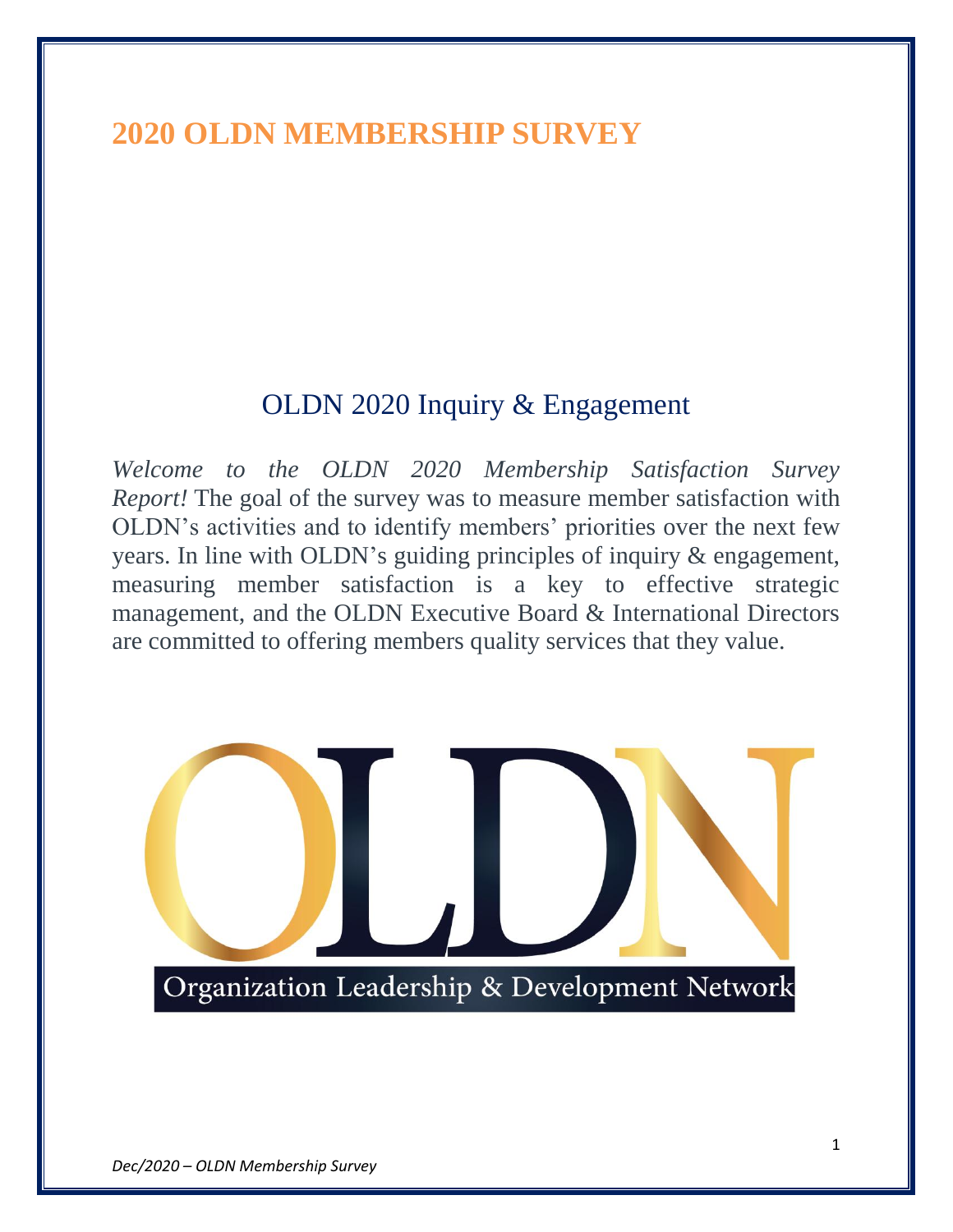## **Fulfilling OLDN Mission**

OLDN is regarded as a mission-critical professional membership body guided by the principles and practices of Organization Development. The mission of OLDN is:

*The OLDN exist to facilitate leading edge insight and practice in OD through OD-informed publications, the provision of a platform for information exchange, a forum for debate on organization leadership & development issues and a network of emerging and existing OD professionals. The network promotes competency-based networking, education and collaboration in organization leadership and development.*

Based on 2020 activities and membership engagements, the Question #1 was aimed at understanding member's perspectives on the commitment of OLDN to its mission.



**Figure 1: Responses on OLDN achieving its mission**

An analysis of the responses indicates that participants view OLDN as achieving its mission. This is based on a consideration of the majority's responses being *Agree* and *Strongly Agree*. The comments predominantly pointed at:

- provision of a platform for information exchange;
- networking of emerging and existing OD professionals;
- provision of a forum for debate on organization leadership and development issues; and
- facilitating leading edge insight.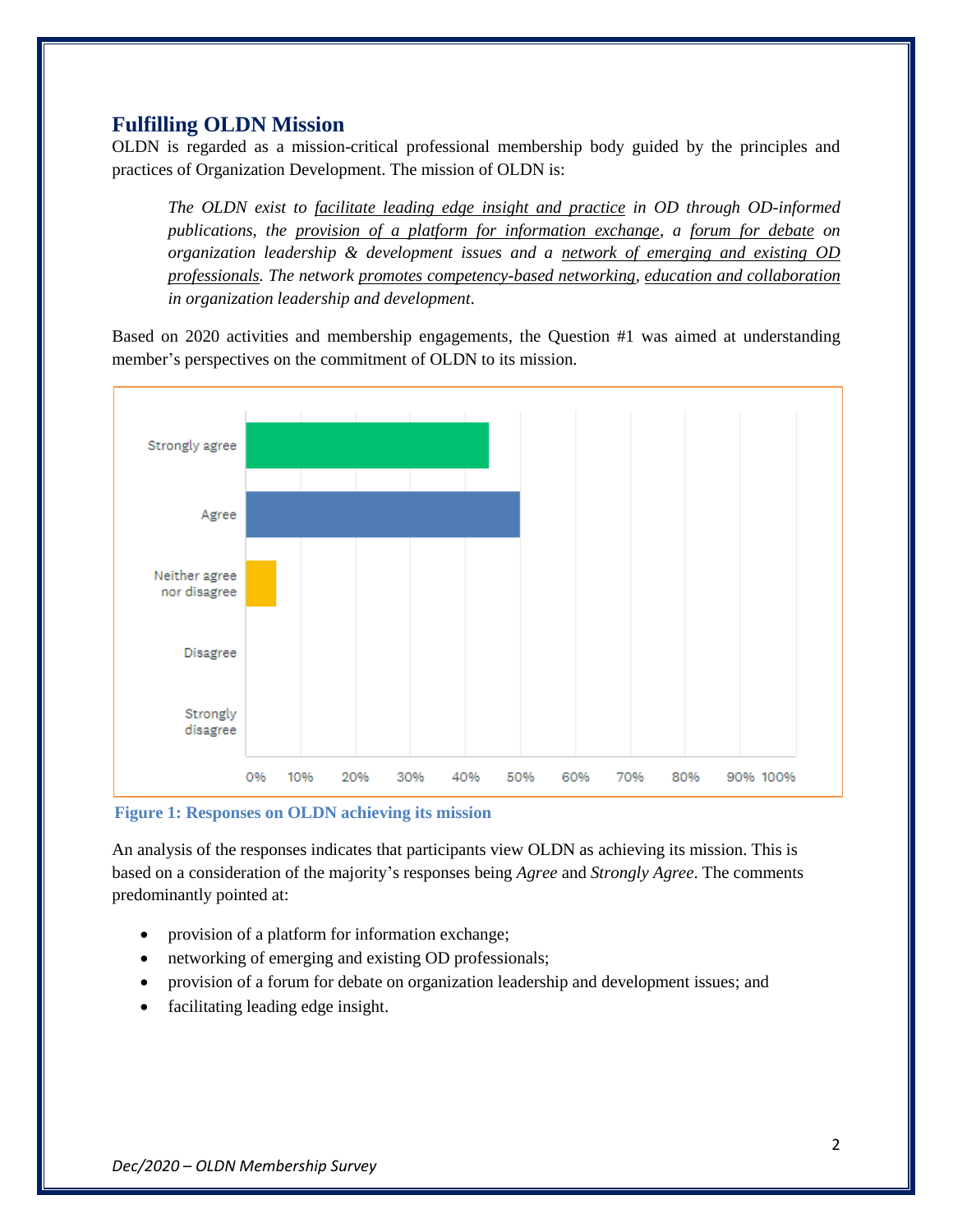#### **Some of the Comments from Respondents**

#### **Respondent A**

*"Though membership is still very recent, I have seen the effort of the executives and leadership of OLDN in creatively developing and scheduling programs, seminars, discussions to engage, help and promote members' knowledge and enhance capacity development, worldwide perspectives, but many members are still somehow passive probably as a result of social and economic commitments. I am guilty as well. To this extent, OLDN is doing its bit, just the cooperation and response from members may need to be worked on. Thank you."*

## **Respondent B**

*"With the continuous engagements knowledge is transferred however I feel that we can do better and get to have all members engaged not just the same individuals in webinars."*

### **Respondent C**

"*I feel like I am hot and cold, so my foot isn't across the fence. There needs to be more items that keep me engaged, like insights, articles , case studies, books for purchase , webcasts that are more organized (in sharing this information about the webcast).*"

### **Respondent D**

*"The programs, trainings and workshops done were highly informative"*

#### **Respondent E**

*"Every member is involved in performing the relevant activities."*

#### **Respondent F**

*"From the messages shared with people and feedback received from the people. It shows that the mission is being achieved. I can testify that I knew totally nothing about OD. I now have some confidence to talk about it."*

#### **Respondent G**

*"In driving OD's principles of continuous development and in the Knowledge transfer field, OLDN has demonstrated strong capabilities and commitment to foster a global teaching and learning standards that creates multiple values while eliminating mediocrity and unproductivity of academia and other professionals. However, in Membership stratification and organisation we need to step up and put up structures to help retain quality membership. Membership may need to be stratified at some point on platform to ensure members identities and direct contacts are not too exposed."*

#### **Respondent H**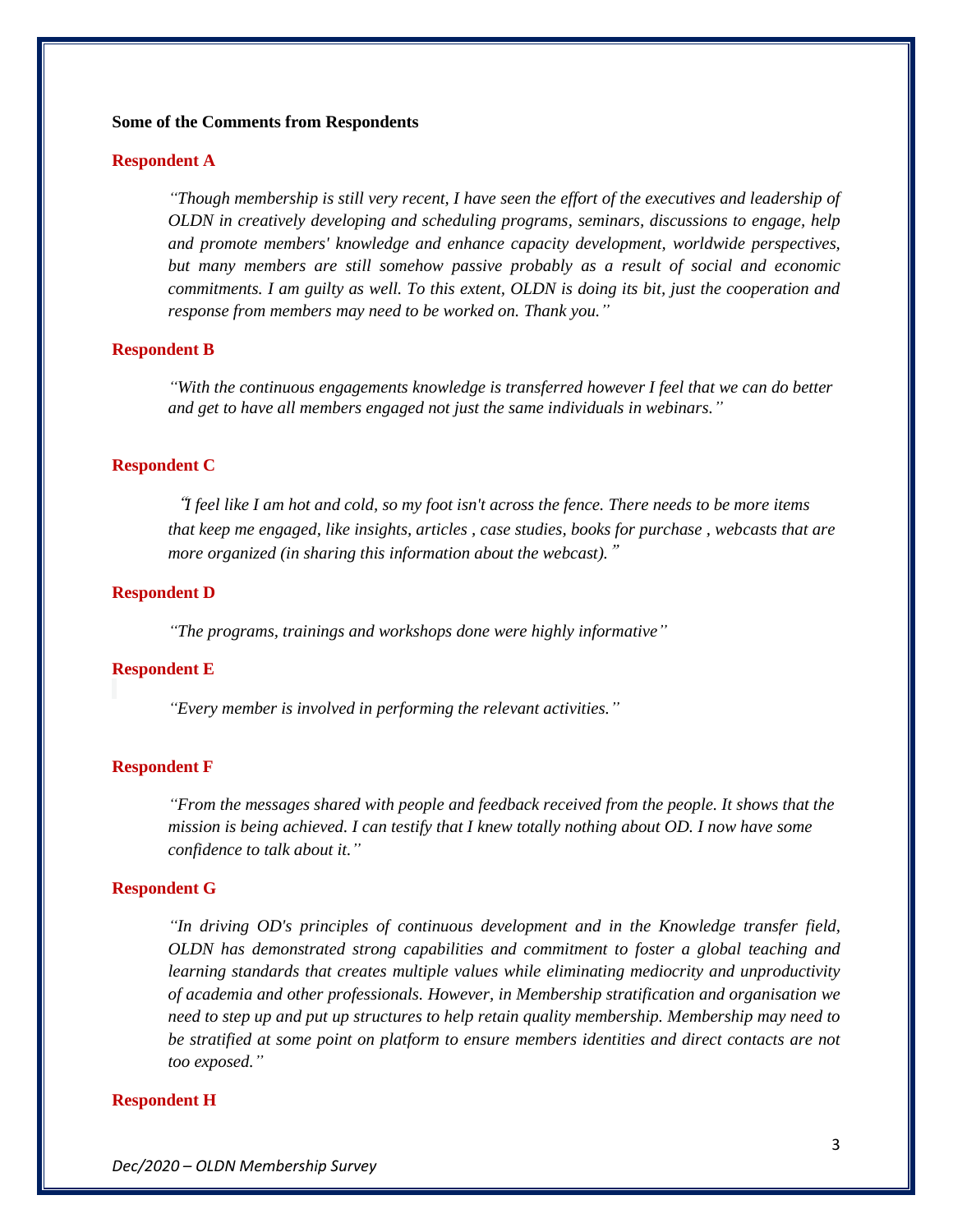*"Array of programmes and initiatives prove OLDN is a global network with focus."*

## **Respondent I**

*"OLDN meetings, interviews, sessions, journals & various segments are driving the mission. These activities stimulate inquiry & engagements."*

## **Respondent J**

*"Very proactive response but limited participation from people outside of OLDN"*

#### **Respondent K**

*"The focus has been maintained on providing a robust platform for knowledge exchange and dissemination."*

The responses and /or comments reinforce the need for active engagement activities in order to facilitate not the mere acquisition of knowledge but the application of knowledge in different areas of members' engagement. There has been a worrisome trend of 10% membership engagement which International Directors and OLDN-Segments Coordinators will be working on addressing. The stratification of members is an essential element within any professional membership, however; the current structure was premised on the principle of equality with the primary defining factor being 'OLDN Member'.

#### **Call to Action Points**

- Membership Engagement
- Stratification of Membership
- Ensure active use of my-OLDN Portal (activities, eLibrary etc)

## **How long have you been a member of Organization Leadership and Development Network (OLDN)?**

Question #2 focused at understanding period of membership engagement within OLDN. This question was essential in understanding the nature of responses. Most responses came from those whose membership exceeded three months of engagement.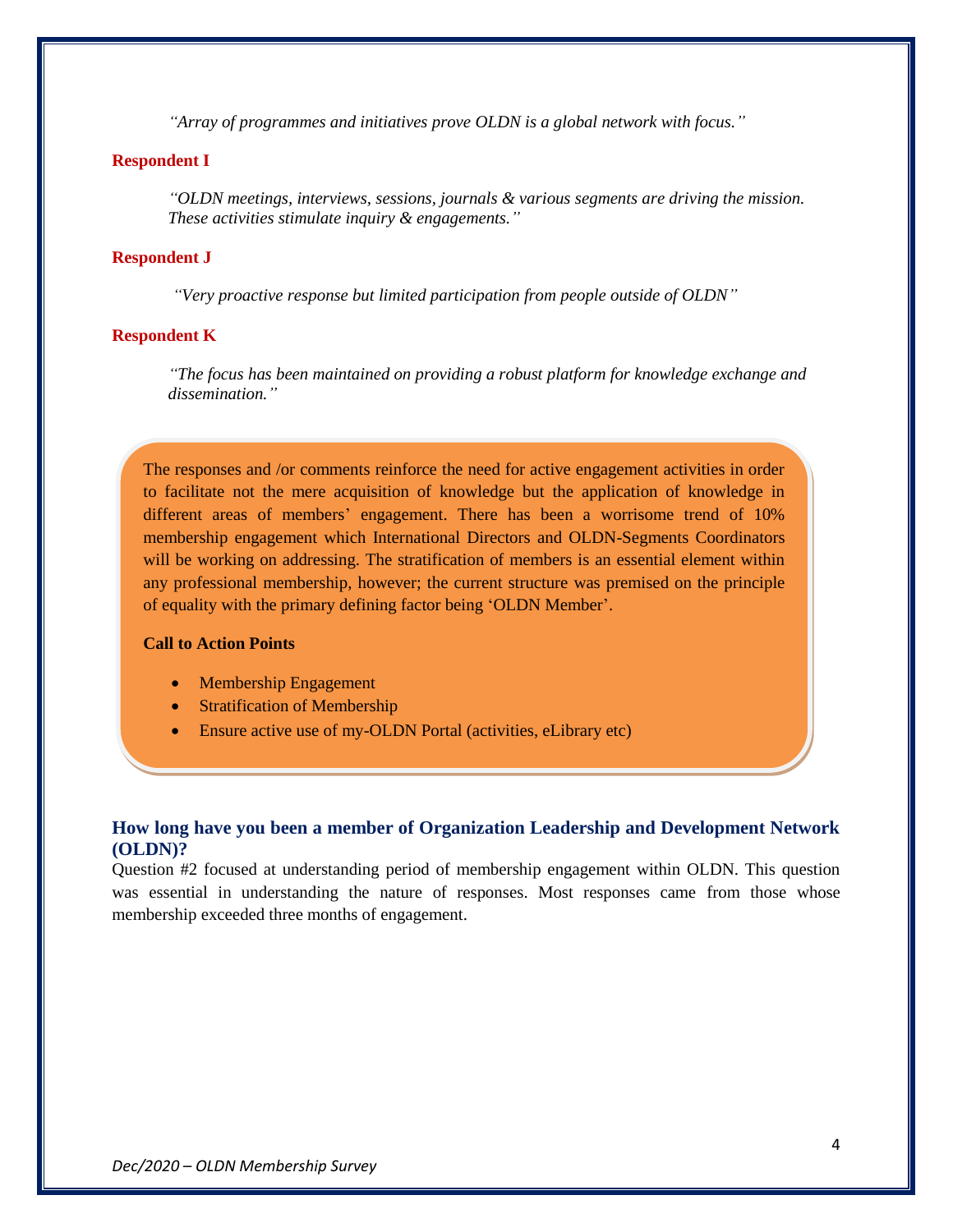

## **Figure 2: Period of OLDN Membership**

## **Participation in OLDN events and conversations**

The OLDN mission is premised on members participating in Continuing Professional Development activities. The model focuses at profiling every member in their fields of engagement. As such OLDN planned monthly membership conversations with the expectation of having customized meetings in each OLDN International Chapter.





*Dec/2020 – OLDN Membership Survey*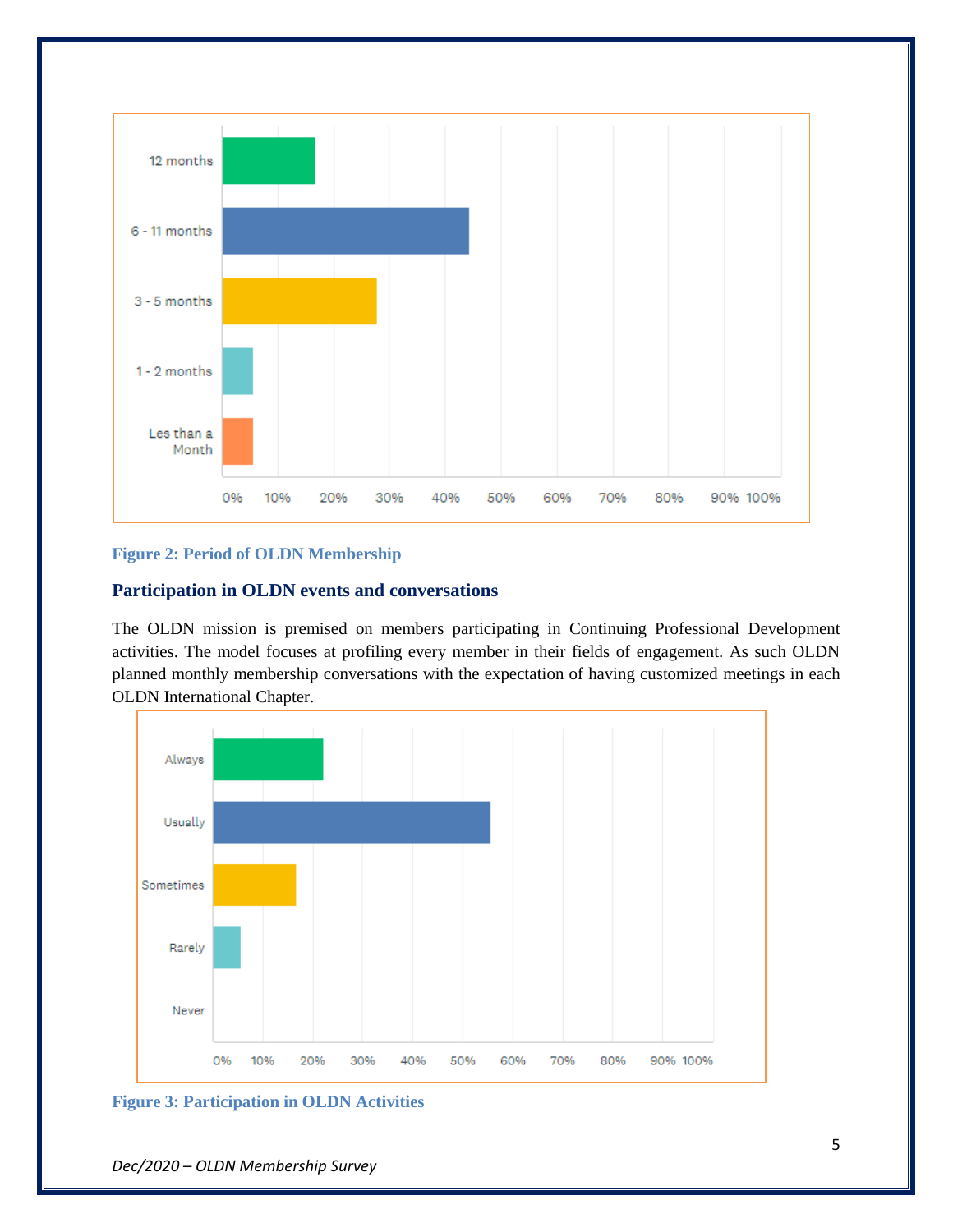The majority of Survey participants indicated that they participate in the membership activities. However, critical analysis of the respondents could have helped in understanding the participation issues further, since the 10% active participants could have been the case in the survey.

Some of the comments relating to active participation include:

## **Respondent A**

*"I attend usually, however there are too many, would be helpful to have an outlook calendar so as to keep track and specifically on key areas of interest."*

#### **Respondent B**

"*It's beneficial to me so I always attend to meetings"*

## **Respondent C**

*"I am still new and need some tutoring on what the activities are and how I can contribute"*

## **Call to Action**

• Events Calendar & Membership Briefings

The 2021 OLDN Activities will be grouped by segment with only one event per month. Other ancillary activities will include Accelerate OD Workshops, COLDC Guest Lectures, Affiliates' Activities, and Members' activities. OLDN members will be encouraged to support other members' engagements.

## **Reviewing and Sharing OLDN conversations and information on social platforms**

This question focused on the need for knowledge dissemination rather than mere acquisition. OLDN's activities focus at professionally profiling members for global impact. As such the dissemination of members' presentations and engagements is essential to achieving the mission. The information from members' presentations is available on YouTube, OLDN TV Facebook Page, and my-OLDN eLibrary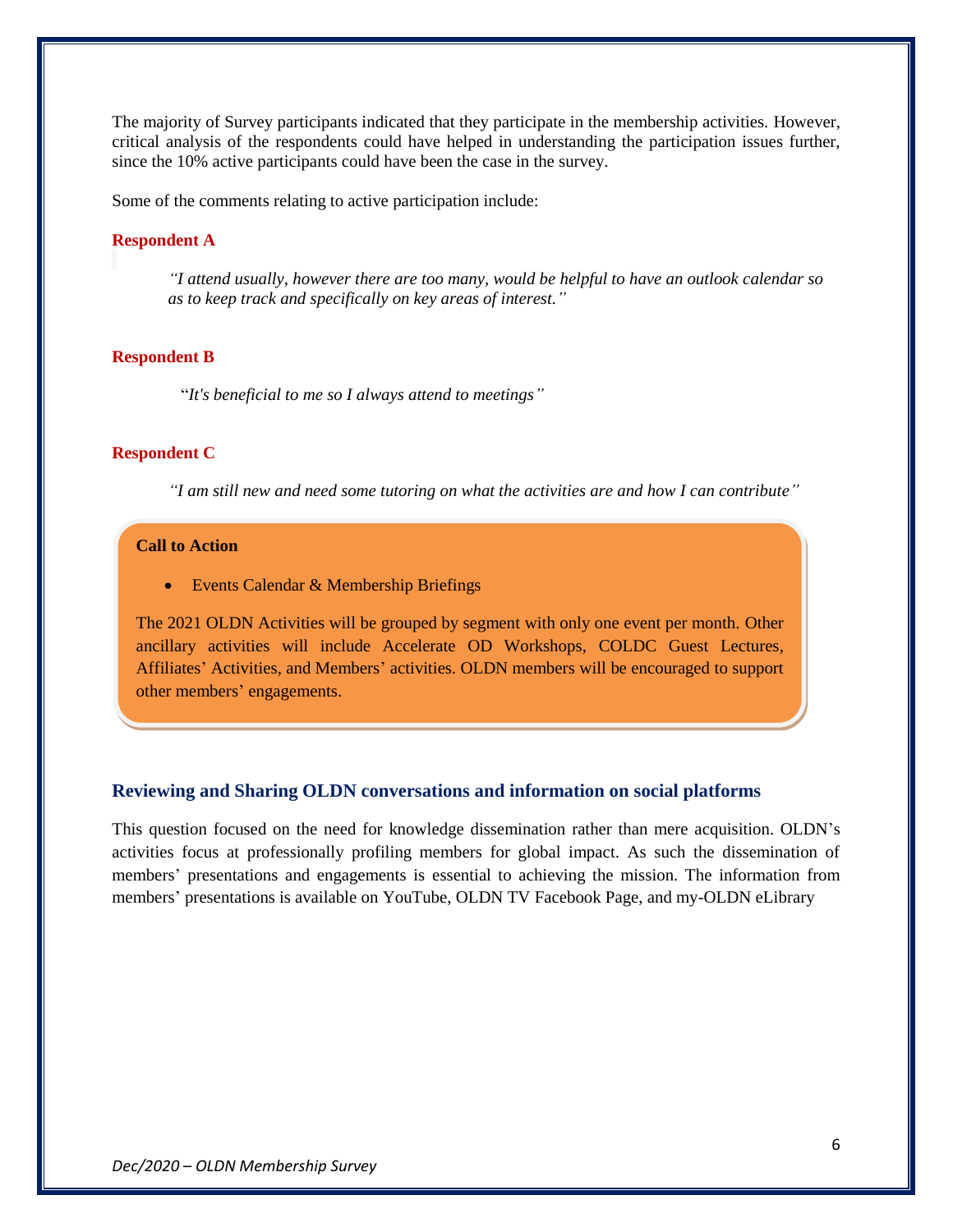



## **Some comments from Respondents**

*"I have not given it a thought but now that I know."*

*"The information to the replays isn't organized in one central area."*

*"I am so engaged with my official career and have less time to visit social platforms."*

*"Limited time on social media."*

## **OLDN in relation to Members' personal and professional development**

The question was premised on the field's multidisciplinary nature and the need to ensure the activities contribute to every members' personal and professional development. OLDN created membership clusters based on existing members profiles. Customized conversations are encouraged within each segment and members will be expected to share their personal and professional ambitions with coordinators and Team Leaders in order to devise customized mentoring and coaching sessions.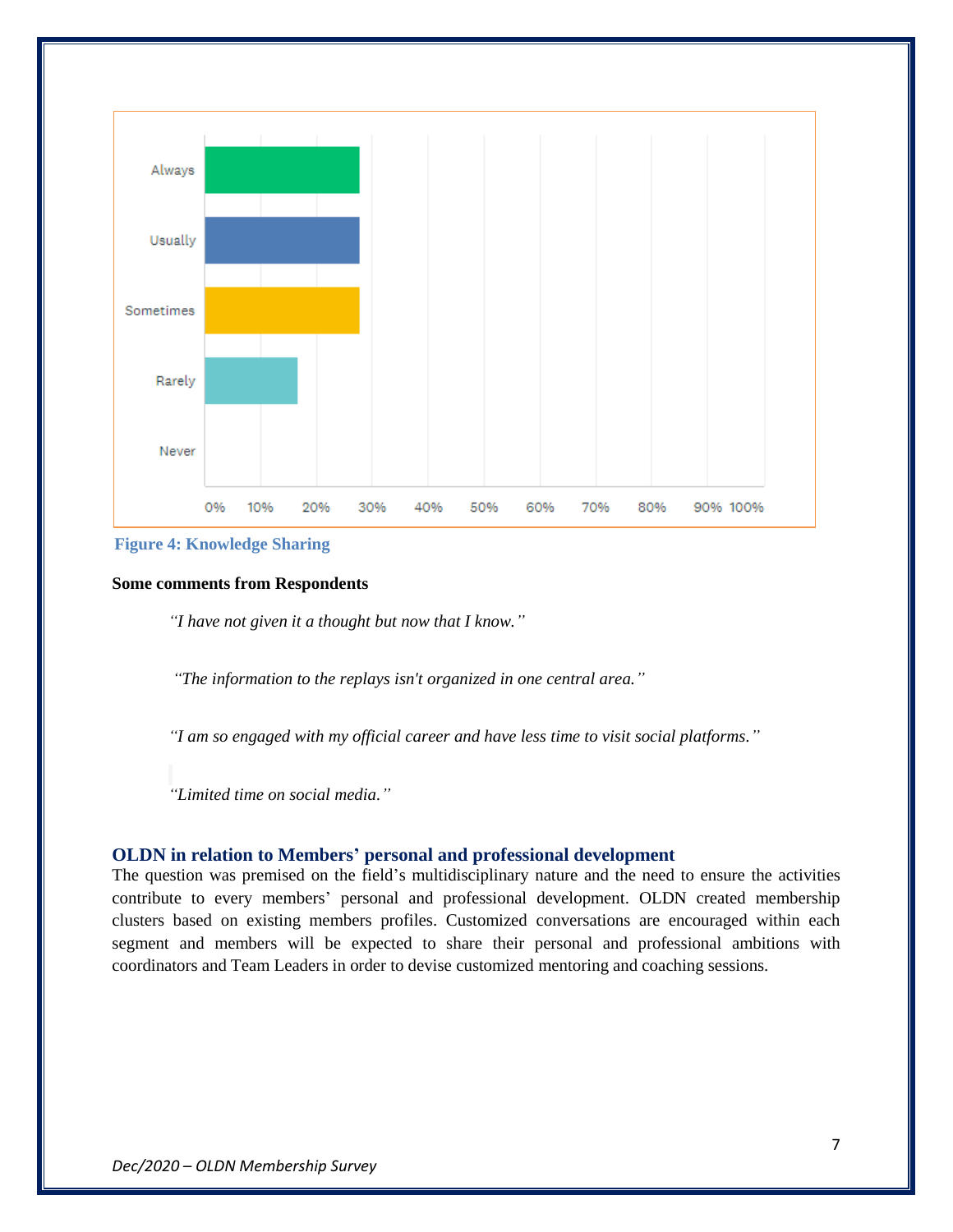

**OLDN services of value to members' personal and professional development**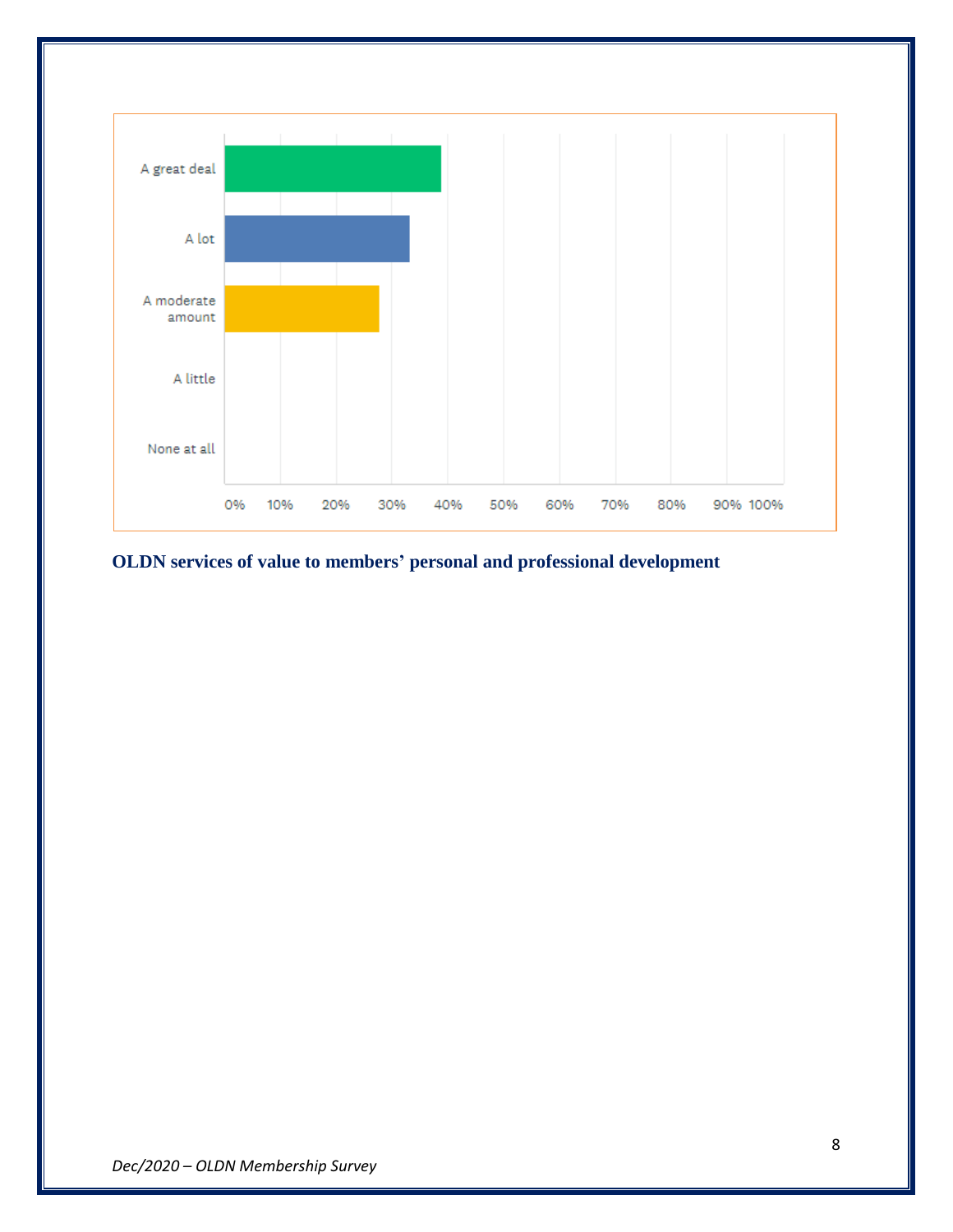

## **Figure 5: OLDN Services Value Analysis**

Following are the members' Comments of OLDN Services' value in relation to their personal and professional development. The mentorship and coaching programme in Nigeria need to be activated and spread to other OLDN Chapters. An Emerging OD Professionals segment needs to be integrated under the HR, Law & Security segment. The Rwanda 2021 Conference Committee will consider integrating the Continental Investment Fair.

"*Probably I may be able to offer perspective as I spend more time on the network."*

*"Segments for emerging OD professionals."*

*"Mentoring for Members outside of Nigeria and also guidance on writing case studies and research."*

*"Mentorship and Coaching"*

*"Continental Investment Fair, where global investment organisations can be connected to African Companies that are in need of investors."*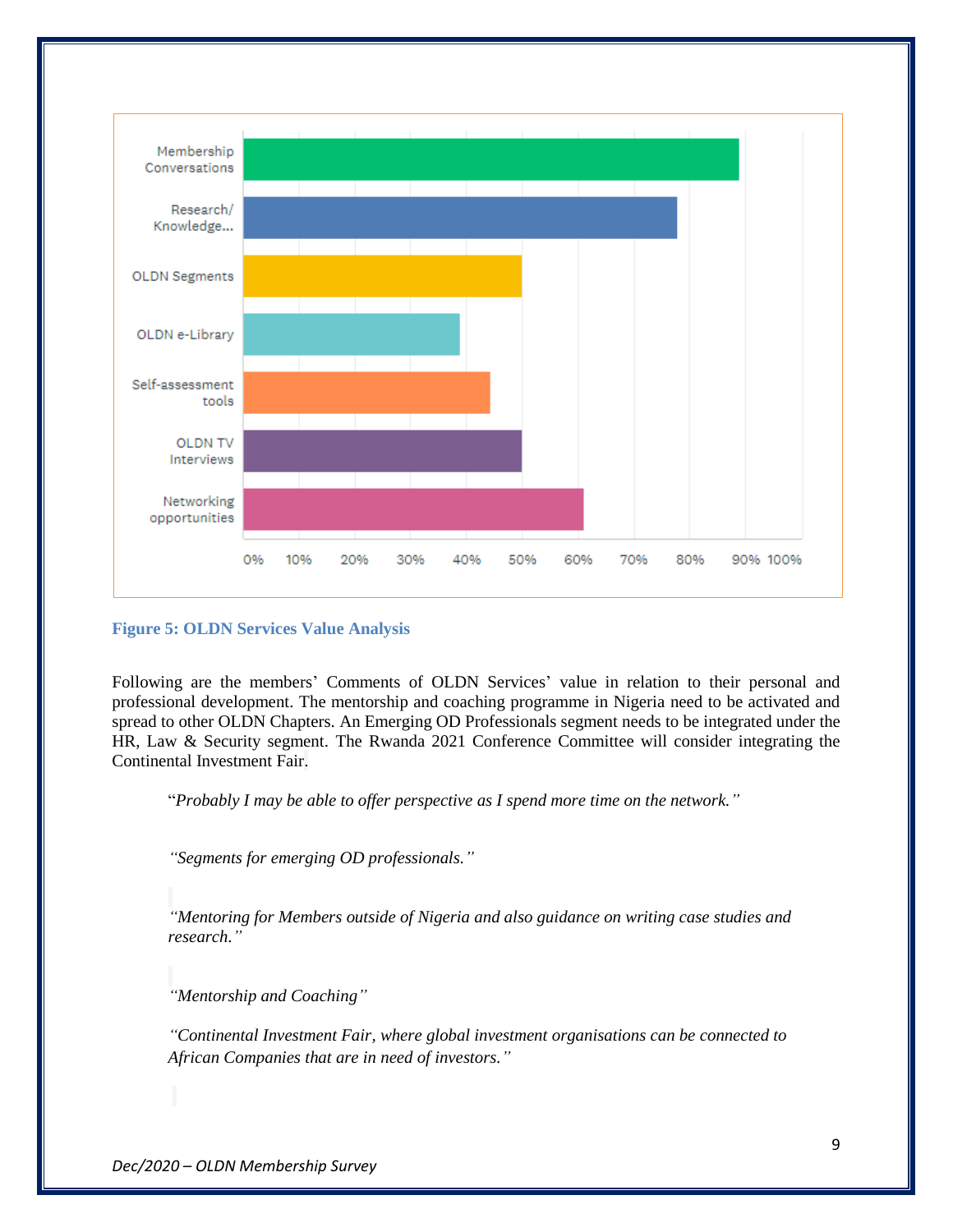*"Workshops, seminars"*

"Membership Retreats and Breakfast Meetings"



## **Effective Communication Channel**

## **Figure 6: Mostly used communication method by OLDN Members**

The results show that members mostly use WhatsApp, Email, Website, my-OLDN portal, LinkedIn, and OLDQ. As a call to action, OLDN will develop a robust Social Media & Communication Strategy for 2021 and beyond.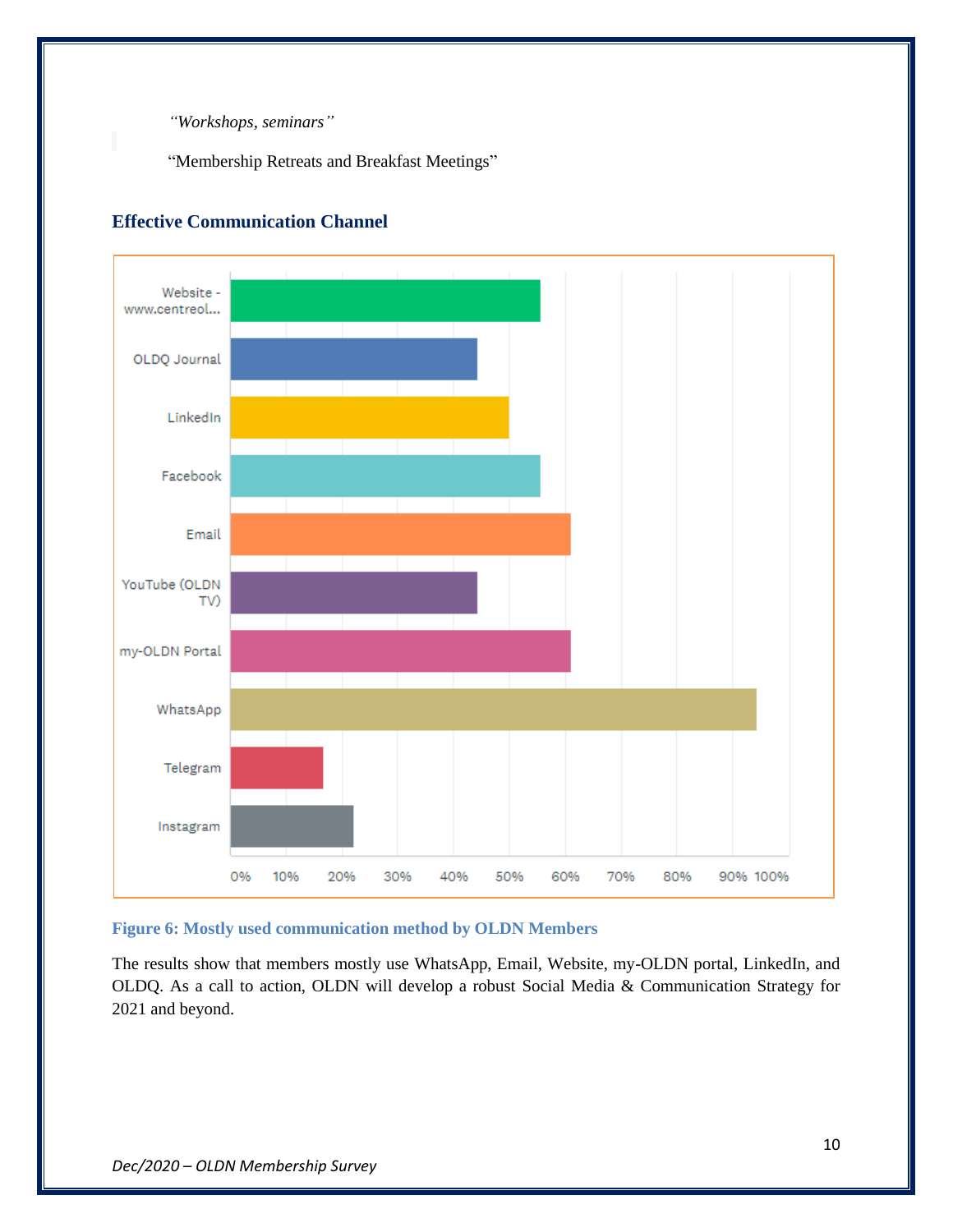



## **Figure 7: Engagement in OLDN-Segments**

The results depicted in Figure 7 shows that most respondents are moderately engaged in OLDN-Segments. Coordinators and Team Leaders to facilitate customized conversations to understand members' position regarding OLDN-Clusters.



## **OLDN Annual Subscription**

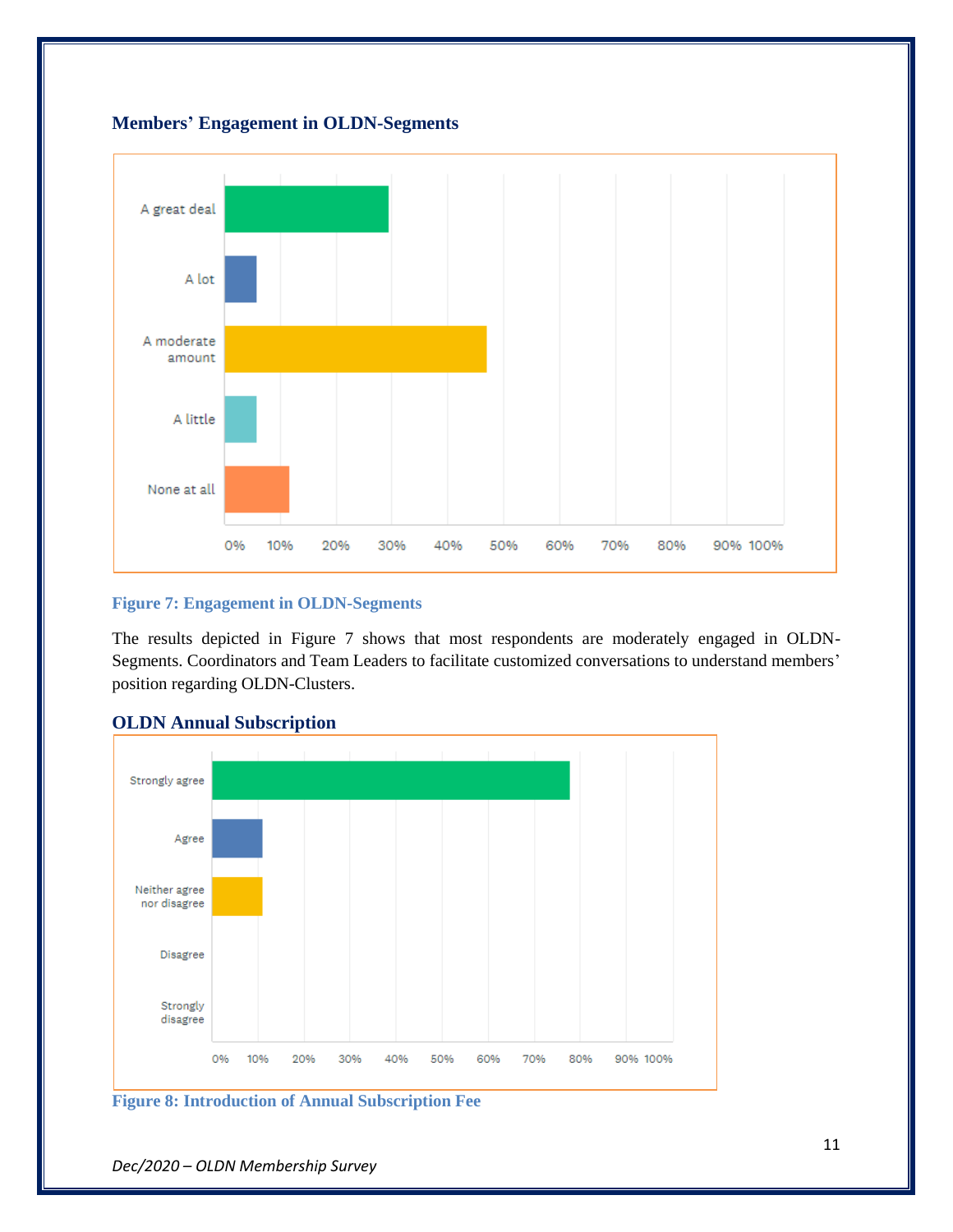The results depicted in Figure 8 indicate that most members agree to the Annual Subscription Fee of \$10.00. As a call for action, Financial Management Plan to be developed specifying the purposes of membership subscriptions and payment cycles.



## **OLDN Rwanda 2021 Annual Conference**

#### **Figure 9: Expression of Interest to participate in Rwanda 2021 Conference**

The majority of respondents confirmed their willingness to participate in the Rwanda 2021 Annual Conference. Mr. Tosin Ekundayo is working on the conference Concept Note with Africa Leadership University in Rwanda. A committee for this conference will be made up of OLDN-Segment Coordinators. The date for the Annual Conference has been tentatively set for 6-7 August 2021.

### **Comments from Respondents**

*"None for now. I will look forward to a time when conference will be held in Ghana due to proximity and I will plan to attend. This is due to cost and other consideration especially if participation is not virtual."*

*"Set date to be confirmed early so that we can prepare accordingly."*

*"Have a hybrid conference, virtual for those who can't attend in person."*

*"I want OLDN to give welcome letter or admission letter to it members."*

*"It will be good if the conference be broadcasted live and members who are away could follow it live."*

*"The OLDN First Annual Conference could be held in any of the African Countries to attract more Africans at this foundational stage. Also the cost of Trip to RWANDA and cost of hospitality may be a deterrent to some companies coming out from the crises of the Pandemic. Finally the*